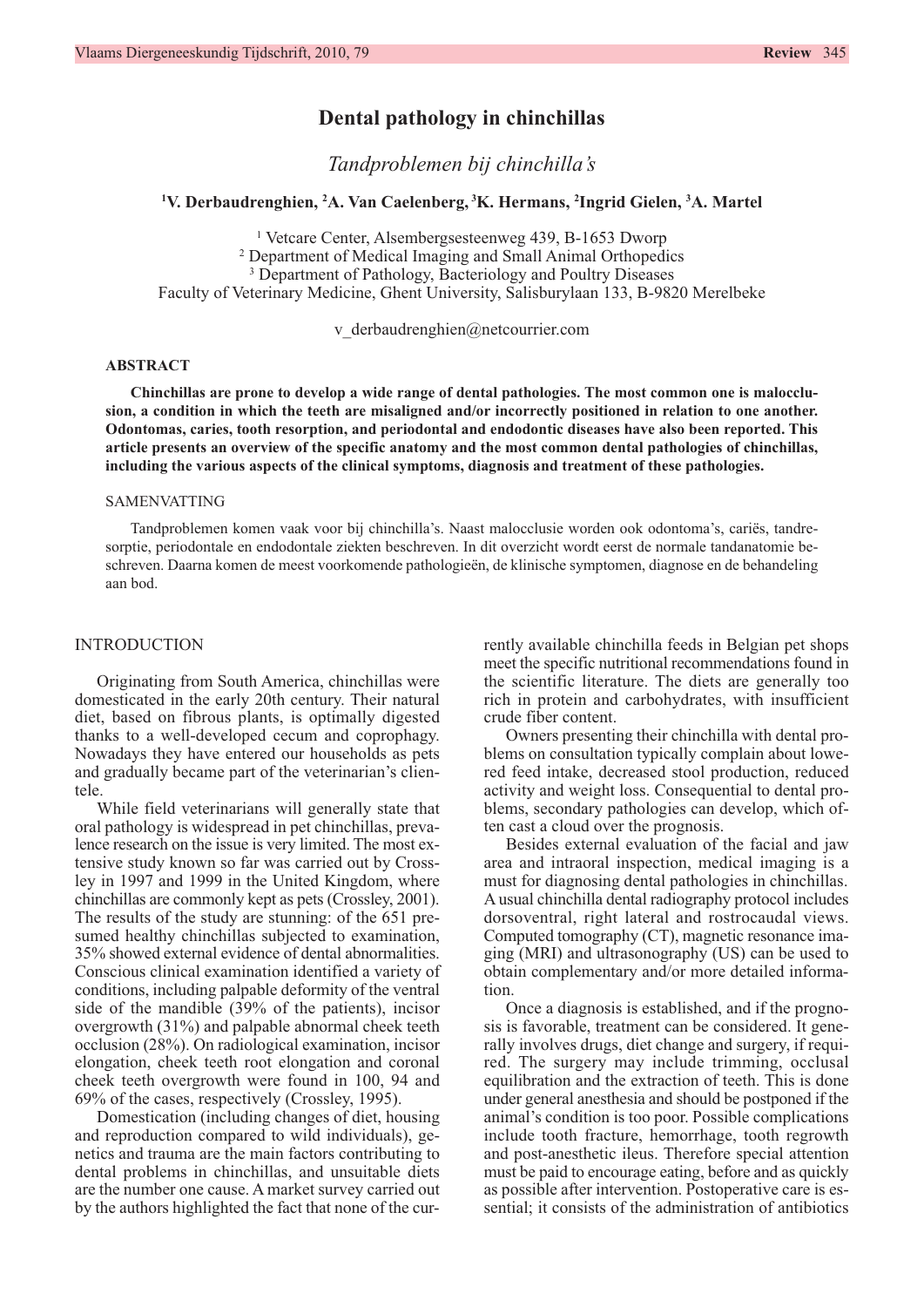

**Figure 1. Lateral, oblique rostrocaudal, and rostrocaudal view of a normal chinchilla skull.**



**Figure 2. Normal chinchilla. A. Ventrodorsal view of the maxilla - B. Dorsoventral view of the mandibula. The cheek teeth arcades diverge from rostral to caudal.**

#### and analgetics, and often force-feeding.

The determining prognostic factor for dental disease in chinchilla is the stage in which it is diagnosed. Too often, owners are unaware of the problem and animals are presented in end-stage conditions, for which palliative care or euthanasia are the only humane options. In view of this fact, veterinarians have a crucial role to play in raising the awareness of owners and educating them. This should include basic knowledge of the species and its natural habitat, nutritional needs and the importance of hay and gnawing opportunities. A set of preventive measures drawn up for the owners' use is presented in this document.

# NORMAL DENTAL ANATOMY

The dental formula of chinchillas is 2(I 1/1, C 0/0, P  $1/1$ , M  $3/3$ ) = 20 (Crossley, 1995). They have a monophyodont, full elodont or aradicular hypsodont dentition. A single set of teeth is present during the whole life of the animal, without deciduous precursors (Verstraete, 2003). A full aradicular hypsodont dentition is characterized by incisors and cheek teeth that continue to erupt during the whole life of the animal. Aradicular teeth have no true root structure (Capello, 2008). Hence, chinchilla teeth have long crowns with no anatomic roots. The embedded sub gingival tooth segment is called the "reserve crown", as opposed to the exposed or clinical crown (Wiggs and Lobprise, 1997). This 'reserve crown' provides the

necessary tooth material for continuous eruption to compensate the ongoing tooth wear. The aradicular hypsodont teeth in the chinchilla present particular characteristics, perfectly matching their shape and purpose. The periodontal ligament, for instance, does not bridge the entire distance from bone to tooth as it conventionally does. A middle or intermediate bundle of collagen fibers attaches either to the alveolar bone or to the cementum, but not to both. On the whole, the aradicular hypsodont teeth in the chinchilla are less solidly anchored.

This adaptation may possibly provide added tooth movement for growth (Wiggs and Lobprise, 1997; Van Foreest, 1999). Chinchillas have large, chisel-shaped yellow to orange incisor teeth (Figure 1). This pigmentation, not yet present at birth, is due to a superficial layer of enamel (Capello and Gracis, 2005). Teeth discoloration is common and not pathological (Capello and Gracis, 2005). Most rodents, including chinchillas, are simplicidentata with a standard single row of maxillary incisors (Wiggs and Lobprise, 1997). In chinchillas, the radius of curvature of the mandibular incisor is more than double that of the maxillary incisor teeth (Capello, 2008). At rest, most rodents place their lower jaw retrognathically, in so doing, separating their incisor teeth. Chinchillas' incisors grow at a yearly rate of 5.5 to 6.5 cm (Hoefer, 1994). In comparison, this rate is around 2 mm per week for guinea pigs and rats (Osofsky and Verstraete, 2006). A large gap or diastema exists between incisors and premolars. Since it is impossible to anatomically differentiate premolars from molars, they are commonly referred to as "molariforms" or "cheek teeth". The latter have a folded structure with large grinding surfaces, as an adaptation to a voluminous food intake. As a consequence of the chinchilla's strictly herbivorous diet, the occlusal surfaces are rough and uneven, with a succession of enamel crests and dentinal grooves (Figure 2)*.* The cheek teeth are evenly lined up with one another. Unlike in rabbits, the occlusal surfaces are (nearly) horizontal and do not present a "zigzag" pattern (Verhaert, 2004; Capello, 2008). In normal dentition, the mandibular cheek teeth apices should not reach the ventral mandibular border. The maxilla of chinchillas is narrower than the mandible, and the occlusal plane is slightly angled from buccal to lingual. This characteristic, however, is much less pronounced than in guinea pigs (Lobprise, 2007; Sulik, *et al.* 2007). Along with relatively little lateral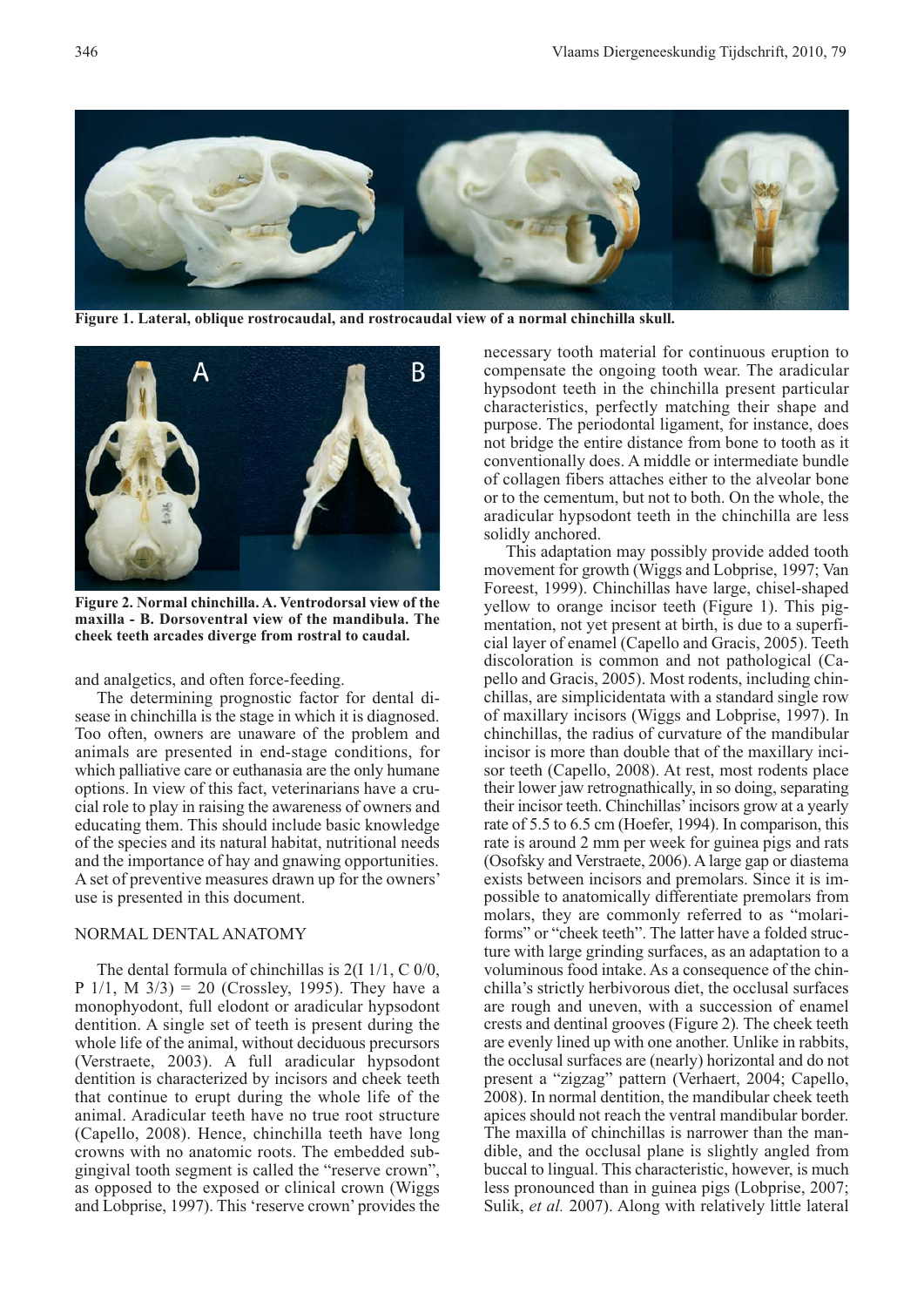movement, the temporomandibular joint tolerates a large range of rostrocaudal motion (Verstraete, 2003). During mastication, the mandibular condyles glide in long gutter-like mandibular fossae, pulled by masticatory muscles, mainly the masseter. There is no subluxation of the articulation during physiological lower jaw movements (Reiter, 2008).

# DENTAL PATHOLOGIES

# **Malocclusion**

The condition of malocclusion can be described as a misalignment of the teeth or an incorrect relationship between the maxillary and the mandibular teeth. It is the most widespread and common disorder in strictly herbivorous rodents such as chinchillas and guinea pigs. In chinchillas, malocclusion can be seen in animals as young as 6 months of age (Stroke *et al.*, 1996). As both the incisor and the cheek teeth of chinchillas are continuously growing, one can easily imagine that any disturbance in the normal attrition pattern is potentially an open door to overgrowth problems and malocclusion (Wiggs and Lobprise, 1997). Malocclusion can be limited either to incisors only or to cheek teeth only, or it can involve both incisors and cheek teeth.

### *Incisor malocclusion*

Mandibular incisors tend to grow in a dorsofacial direction, while the intrinsically more curved maxillary incisors logically twist and curl into the oral cavity, which means that the condition of the maxillary incisors can possibly deteriorate to the point where skull, sinuses or ocular sockets are penetrated if the condition is left untreated. As a result of teeth overgrowth, the animal will be unable to eat properly, it will mainly drop its food ("quidding"), and it will traumatise its tongue and have excessive salivation (ptyalism or "slobbers"). In contrast to rabbits, incisor malocclusion seldom occurs as a single entity in rodents. Incisor malocclusion may indeed be either consequential to, or occur alongside premolar-molar malocclusion, especially in older chinchillas, where the condition is generally linked with molariform abnormalities. In view of this fact, a thorough and full oral examination is a real must in patients with incisor malocclusion. Early age incisor malocclusion, generally due to a genetic maxillary brachygnathia, is uncommon in rodents (Verstraete, 2003).

# *Cheek teeth malocclusion*

Cheek teeth malocclusion as a stand-alone problem also occurs in chinchillas (Figure 3). Typically, the reserve crown elongates, with extension of its apical portion into the surrounding periapical tissues. Consequently, distortions of the ventral mandibular border and the maxillary alveolar bullae can be observed (Capello and Caudoro, 2008) (Figure 4).



**Figure 3. Lateral view of a normal maxilla (A) and maxilla with cheek tooth malocclusion (B) in two chinchillas.** 



**Figure 4. Advanced stage of cheek teeth malocclusion. Jaw of a chinchilla in lateral view. Notice the consequential maxillary and mandibular bulging.**

*Incisor-molariform or incisor-cheek teeth malocclusion syndrome*

Typically occurring in species with full aradicular hypsodont dentition, this dental syndrome encompasses various components that may appear simultaneously:

• incisor malocclusion or elongation

• "step-mouth", "spikes": molariform occlusal plane irregularity with sharp points, typically on the mandibular lingual and the maxillary buccal teeth facet

• intraoral molariform elongation, with or without elongation of clinical crowns; possibly lingual or buccal deviation and possibly "bridging" over the tongue

• apical reserve crown elongation

• premolar and/or molar periapical changes, with possible cortex perforation

• periodontal disease, with increased premolar and/or molar mobility

• secondary soft tissue lesions of the mucosa; oral pain

• submandibular, maxillofacial or retrobulbar abscesses

• osteomyelitis (Verstraete, 2003).

These aspects are not necessarily all present; each patient develops its own set of problems.

# **Periodontal and endodontic disease**

Although *Actinomyces viscosus* can induce primary periodontal disease in laboratory rats, this condition is uncommon in rodents, including chinchillas (Wiggs and Lobprise, 1997; Legendre, 2003). Secondary pe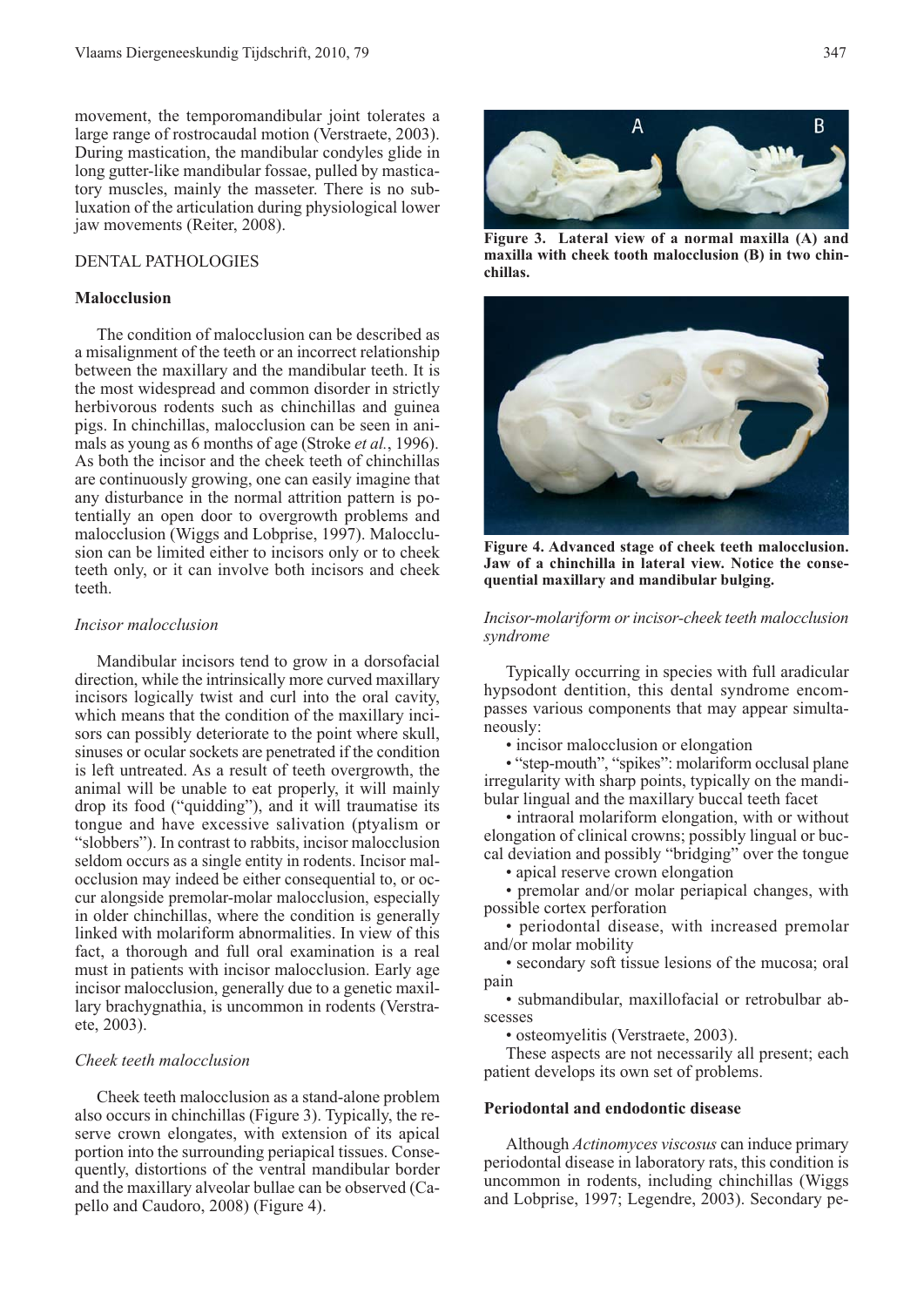riodontal disease, on the other hand, can regularly be seen as a result of malocclusion or trauma. Aradicular hypsodont teeth are more susceptible to periodontal loosening (and infection), as the particular periodontal ligament already provides extra tooth movement capacity. In tooth displacement consequent to crown elongation, and occasionally to trauma, the interproximal space is widened, allowing impaction of food and debris (Crossley, 1995). As a result, abscesses easily develop. Damaged incisors can lead to endodontic abscessation, generally extending to the level of the premolars (Legendre, 2003). Infectious processes or trauma in rodents can bring about secondary gingivitis, stomatitis with ulceration, and periodontitis (Van Foreest, 1999).

# **Oral trauma**

A large range of oral fractures are described in chinchillas, varying from simple mandibular symphyseal dislocation to complex jaw fractures with involvement mainly of the incisor teeth. Oral fractures are generally caused by gnawing on hard objects (Legendre, 2003).

# **Less common dental pathologies**

Caries, tooth resorption and odontomas have also been reported to occur in chinchillas (Crossley *et al.*, 1997).

Caries appears as areas of brown staining on the occlusal and/or interproximal tooth surfaces, resulting from pigment uptake by the altered dentine. These lesions are much more common in captive animals than in wild animals, probably as a combined result of diet, salivary pH and tooth anatomy. Commercially available chinchilla foods generally have much higher sucrose and refined starch contents than the diets of wild animals (Legendre, 2003). However, in chinchillas caries remain less common than other dental problems. Some authors suggest that continuous molariform growth and consequential constant attrition reduces the occurrence of caries simply because the occlusal surface is worn away too quickly for caries to occur (Sone *et al.*, 2004).

Odontoclastic tooth resorption is set off by periodontal inflammation. Initially, lacunae appear in the tooth, into which granulation tissue moves in an endeavor to promote healing. Although repair sometimes is done, the lost dentin is never replaced. Instead, a composite of bone-like and cementum-like tissue fills in the gap, with a resulting ankylosis of the tooth to the jaw. The presence of deep periodontal pockets in many specimens with this condition shows that the animals have been affected by several episodes of inflammation of the periodontal ligaments, which occurs during the development of malocclusion. Hence, it could be concluded that this periodontal inflammation triggers odontoclastic resorption. However, the true pathogenesis has not yet been determined and other hypothesises remain plausible, including the possibility that the periapical bone remodeling needed to allow reserve crown elongation could accidentally be redirected towards the tooth itself (Crossley 1997). Mandibular abscesses are regularly seen in end-stage dental disease (Figure 5).

Odontomas are neoplastic processes in which well differentiated epithelial and mesenchymal cells of all different dental tissue types can be identified. These



**Figure 5. Chinchilla in end-stage dental disease, showing a mandibular abscess. External aspect after shaving of the left cheek.**



Figure 6. Latero-lateral x-ray of a chinchilla with gastro **intestinal stasis, impaction and tympani secondary to dental disease.** 



**Figure 7. Chinchilla with the "slobbers" condition.**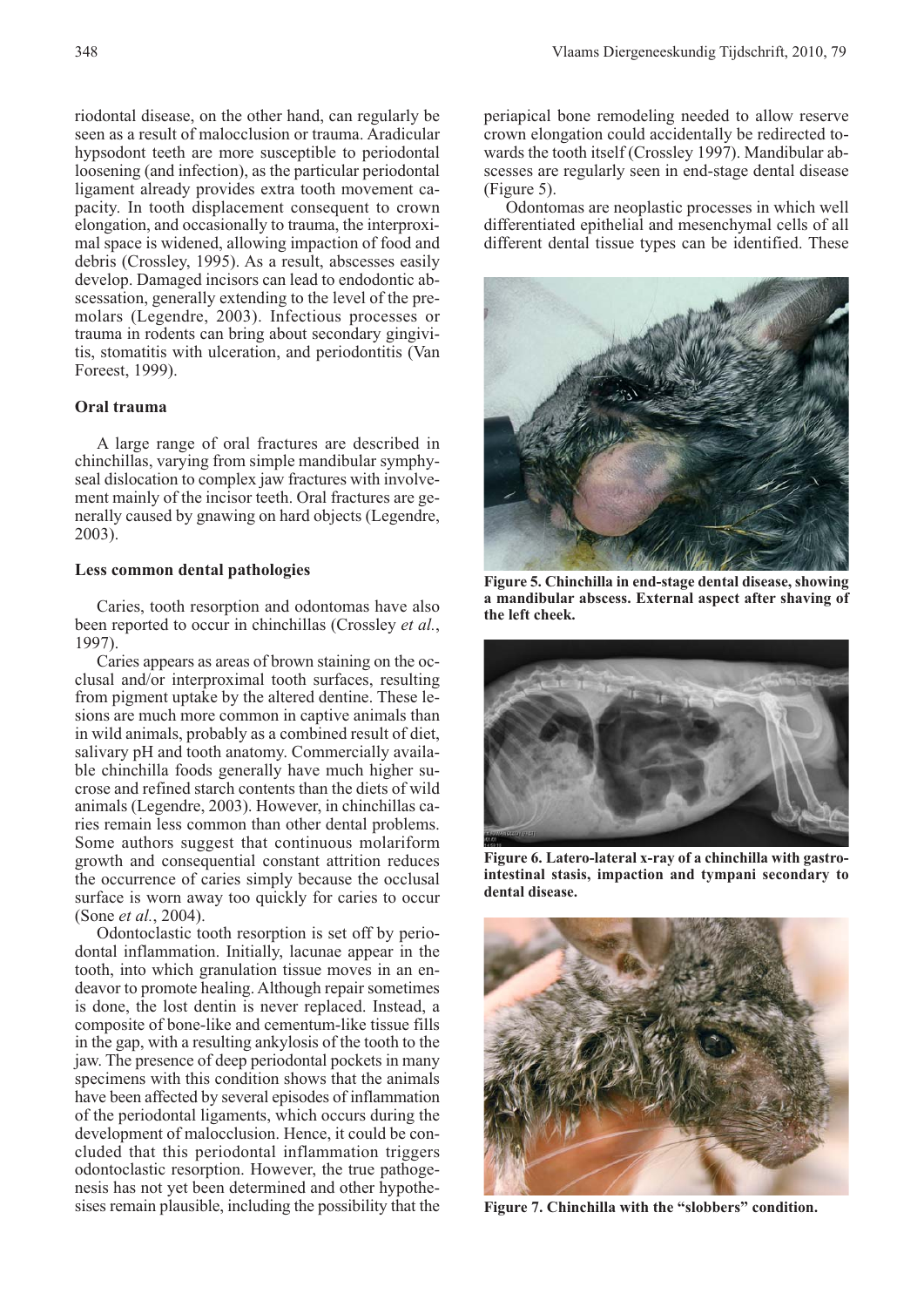tumors of odontogenic origin have been diagnosed in young rodents, but are generally rare in chinchillas (Wagner *et al.*, 1999).

### **Pathologies secondary to dental disease**

As chewing becomes too painful or impossible, anorexia progressively appears, with subsequent weight loss seen in 79% of the animals. Since the animals reduce their fiber intake or, worse, fail to eat, the digestive system cannot function properly. Fecal droppings typically become smaller; tympany and constipation can occur (Figure 6). Oral discomfort or pain, abnormal occlusion and/or restricted jaw movement induce excessive salivation ("slobbers"), which brings about perioral and forelimb saliva staining, and/or perioral skin disease (Crossley *et al.,* 1997) (Figure 7). Maxillary reserve crown elongation can specifically cause pressure, deformation and even obstruction of the bony lacrimal canal (Crossley and Roxburgh, 1999). Tears are not evacuated, which results in epiphora and altered periorbital hair patterns. Moreover, secondary eye pathology and periocular skin disease can develop (Anonymous, 1988; Crossley, 1995). Reserve crowns occasionally grow into the orbital area, inducing local inflammation, possible retrobulbar abscedation and exophthalmia.

# FACTORS PREDISPOSING TO DENTAL DISEASE

Various factors, including husbandry and genetic and traumatic influences, have been identified as playing a role in the development of dental problems in chinchillas.

Insufficient or incomplete cheek tooth wear as a result of an unsuitable diet is the primary cause of dental pathology in chinchillas (Capello, 2008). In captivity, these rodents are habitually fed with grain or pellets, and their access to hay is generally limited. The vegetal ingredients processed in these feeds are cultivated under far more optimal conditions than the vegetation found in their natural mountain environment. The mountain vegetation is more fibrous, tougher, contaminated with soil and richer in silicate phytolith, all increasing its abrasive character. All of this means that the commercial diets are much higher in energy and lower in fiber content. Wild animals need to consume large volumes of the relatively low-energy mountain vegetation to meet their nutritional requirements. As animals in captivity chew smaller quantities of less abrasive food, dental elongation can appear. All recommendations regarding the specific requirements for chinchillas point in the direction of high overall dietary fiber content. On a dry matter basis, the pellets should contain 18 to 20% crude protein, 15 to 35% crude fiber and 4% fat (Hand and Thatcher, 2000). Crude fiber structure should be taken into consideration, as well-structured feeds increase the level of ingestion activity and feeding, with positive impact on attrition rates (Wolf *et al.,* 2003). A large variety of pellets, treats, mineral supplements and hay are available for the consumer to choose from. Within the framework of this article, a market survey of foods specifically available for chinchillas in Belgium was carried out (Table 1). Only feeds labeled on the package as "complete foods" were considered. Products available on the internet were not surveyed.

When comparing the nutritional composition of these feeds to the above mentioned advised requirements, it appears that none of the pet foods for chinchillas available in Belgium meet the above standards. All feeds are either lacking in the crude protein and crude fiber that are essential to avoid or limit dental problems, or they barely reach the lower limit of the requirements. "Chinchilla Complete®" and "Pellets®" are the only ones providing reasonable amounts of crude fiber. Among the feeds available, only half of them ("Chinchilla Complete®", "Pellets®", "Selective® and "Chinchilla Duo®") contain similarly looking pellets. The pellets in the others have a heterogeneous appearance, with various different ingredients the animal can consciously choose between. Practically, this translates into chinchillas eating a lot of high-starch and sucrose components, and leaving the harder and less tasty bits, such as alfalfa pellets, behind. This results in a dramatic drop in the overall crude fiber intake, espe-

| <b>Brand</b>                              | Versele laga           |                      |                                    |                    | Vitakraft  | Supreme Pet Foods             |               | Beduco         | Recommended<br>requirements |
|-------------------------------------------|------------------------|----------------------|------------------------------------|--------------------|------------|-------------------------------|---------------|----------------|-----------------------------|
| Commercial<br>name                        | Chinchilla<br>complete | Chinchilla<br>Nature | Snack<br>Nature                    | Chinchilla<br>Duo  | Pellets    | Charlie<br>Chinchilla<br>food | Selective     | Deli<br>Nature |                             |
| Nutritional composition (% of dry matter) |                        |                      |                                    |                    |            |                               |               |                |                             |
| Crude protein                             | 16                     | 14.5                 | 11                                 | 15.5               | 16         | 16                            | 16            | 16             | 18 to 20%                   |
| Crude fat                                 | 3.5                    |                      |                                    | 3                  | 2.8        | 3                             | 3             | 3              | $4\%$                       |
| Crude ash                                 | 8                      |                      | 3                                  | 9                  | 10         | π                             | $\mathcal{I}$ | 6              |                             |
| Crude fiber                               | 20                     | 14                   | 10                                 | 16                 | 18.5       | 16                            | 19            | 14             | 15 to 35%                   |
| <b>Target animal</b>                      | Chinchilla             | Chinchilla           | Chinchilla<br>Rabbit<br>Guinea pig | Chinchilla<br>Degu | Chinchilla | Chinchilla                    | Chinchilla    | Chincilla      |                             |

| Table 1. Overview of the nutritional composition of chinchilla foods available on the Belgian market (May 2009). |  |  |
|------------------------------------------------------------------------------------------------------------------|--|--|
|                                                                                                                  |  |  |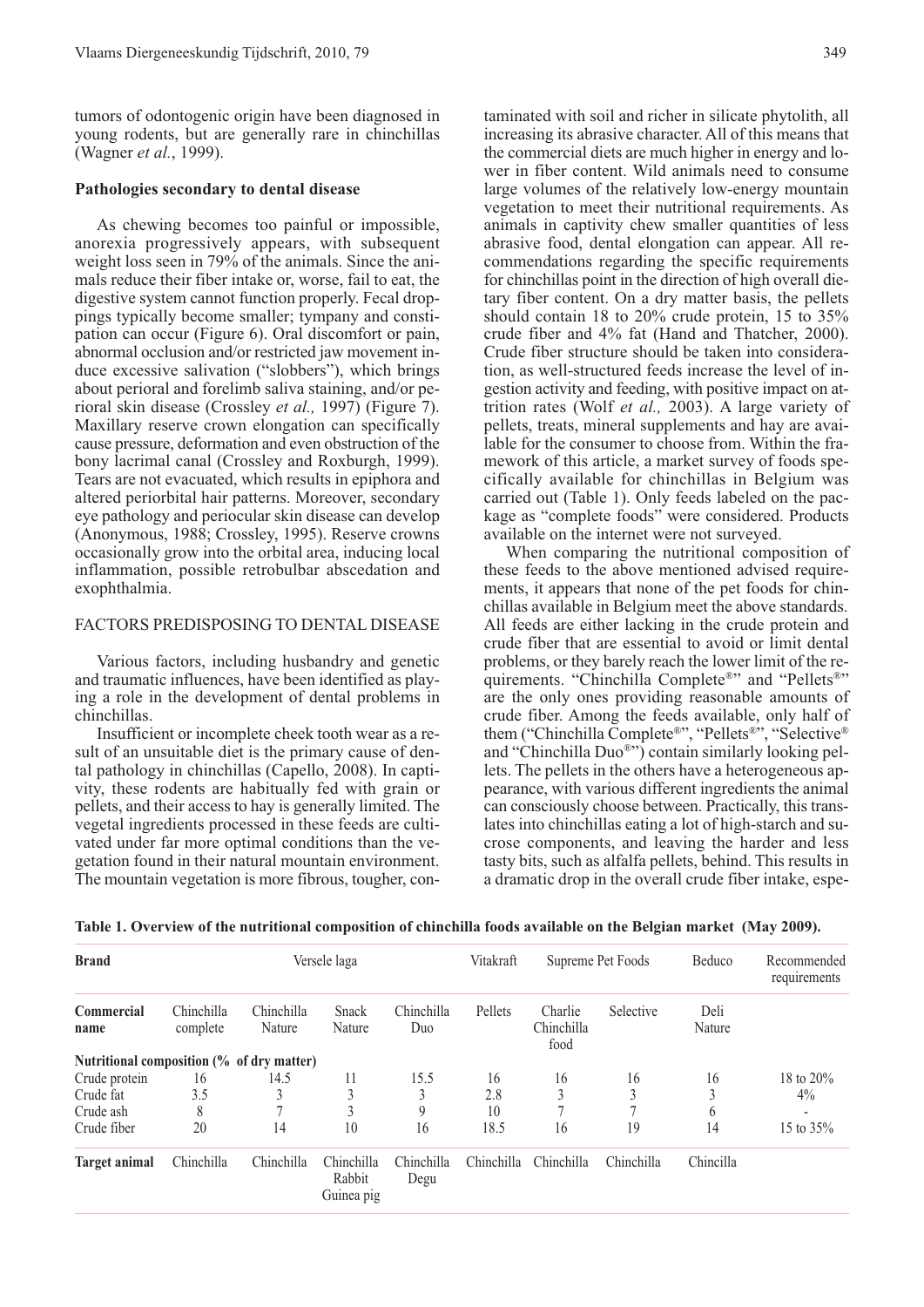Chinchillas, as all rodents, need to have access to various materials they can chew on without risk of trauma. In addition to their indispensible wearing effect on the teeth, these gnawing opportunities will contribute to increased general activity levels and to avoiding boredom and its related stress. In chinchillas, stress is typically exteriorized in "fur-chewing", a behavioral condition in which the animal bites off areas of its own or some other animal's fur (Ponzio *et al.,* 2007).

The domesticated chinchilla was established out of a very small original group of 11 wild-caught individuals exported from Chile to California in 1923 (Tremblay, 2000). In this situation, the founder effect must probably be considered to be a significant factor. This translates into a loss of genetic variation, which has an effect on gene frequency and the prevalence of genetic diseases. In this small population, one can assume there is an increased risk for genetic drift and inbreeding. Tooth development being in some degree genetically controlled, genetic drift could explain the higher incidence of dental problems in captive-bred animals (Kraft, 1994; Silverman and Tell, 2005).

Every so often, dental problems can be triggered by trauma. This can bring about dental tissue damage, including tooth bud relocation. Subsequently, the corresponding lower and upper teeth are no longer correctly aligned, and abnormal tooth elongation can appear. Most commonly, the incisors are affected (Reiter, 2008).

DIAGNOSING TOOTH PROBLEMS IN CHIN-CHILLAS

### **History**

Although early identification is crucial, detecting dental conditions in chinchillas is tricky, even more so for non-trained or non-experienced owners. On the one hand, most signs of dental disease in rodents are non-specific and difficult to see; on the other hand, patients with tooth abnormalities can be asymptomatic during the initial phases of the disease. Commonly, chinchillas indeed show clinical signs only in an advanced stage of dental disease (Crossley, 1995; Brenner *et al.*, 2005). In view of this fact, regular followup and education of owners by the veterinarian are essential in early diagnosis. In order to identify oral disorders, the history should cover various aspects such as:

• housing: type of housing, risk of trauma, recent changes

• feeding habits: food type(s); quantities and frequency, recent changes in feeding habits

• eating patterns: quantities eaten (overall and of each type of food), leftovers, changes in preference of foods/ingredients, changes in chewing patterns

• defecation: changes in quantity, shape and aspect of droppings

• general health: disease history, weight loss, salivation, ocular discharge, fur changes.

### *General clinical symptoms*

Reduced activity, lower food intake and decreased stool production are by far the most common signs of dental disease in chinchillas. In addition, wet fur around the mouth, chin and forepaws can be observed as a result of pain-induced increased pawing and ptyalism (Capello and Gracis, 2005). Initially, the animal may have a selective appetite, generally preferring softer bits and leaving out high fiber content foods (Hoefer, 1994). When chinchillas receive mixed pellets, for the owner, this early stage may practically mean finding more alfalfa pellets as leftovers. Some animals present bruxism or teeth grinding due to discomfort (Crossley, 1995). Frequent later sequels of dental disease in chinchillas are weight loss and emaciation, however hard they are to detect in this densely-furred animal, where only regular weighing ensures effective weight follow-up (Capello, 2008). Yet another factor makes the discovery of the problem even harder. Animals with sore teeth, jaws or oral mucosa are often unable to prehend, chew or swallow food properly. As the chinchilla's painful eating attempts generally result in food scattering, the bowls do become empty, despite the very low food intake. While food intake decreases, fecal droppings initially become smaller. Later, fecal output may totally cease (Crossley, 1995). Chinchillas with teeth problems no longer use their mouth for grooming, with the resulting dull-looking and tangled fur.

### **Clinical examination**

As the physical presentation of a condition involving the teeth can vary, a holistic approach, including an assessment of the general condition, external evaluation of the facial and jaw area and, finally, intraoral inspection, is essential for a correct screening of the animal.

Weight loss is the most frequent sign identified during general physical examination. A thorough visual inspection of the facial area and the jaw should include:

• overall shape and symmetry of the head and mouth

• position of the mandible and mouth opening, and observation of the masticatory movements

• external appearance of the incisors

• nasal plateau and perinasal area

• position and shape of the eyes, the periocular area.

Following inspection, a careful maxillofacial palpation should be done, including evaluation of the mandibular lymph nodes, mandibular/sublingual glands, zygomatic arch, orbit, temporomandibular joints and mandibles. For the mandibles, special attention should be given to evaluating the surface for bone deformities. Incisor and cheek teeth occlusion as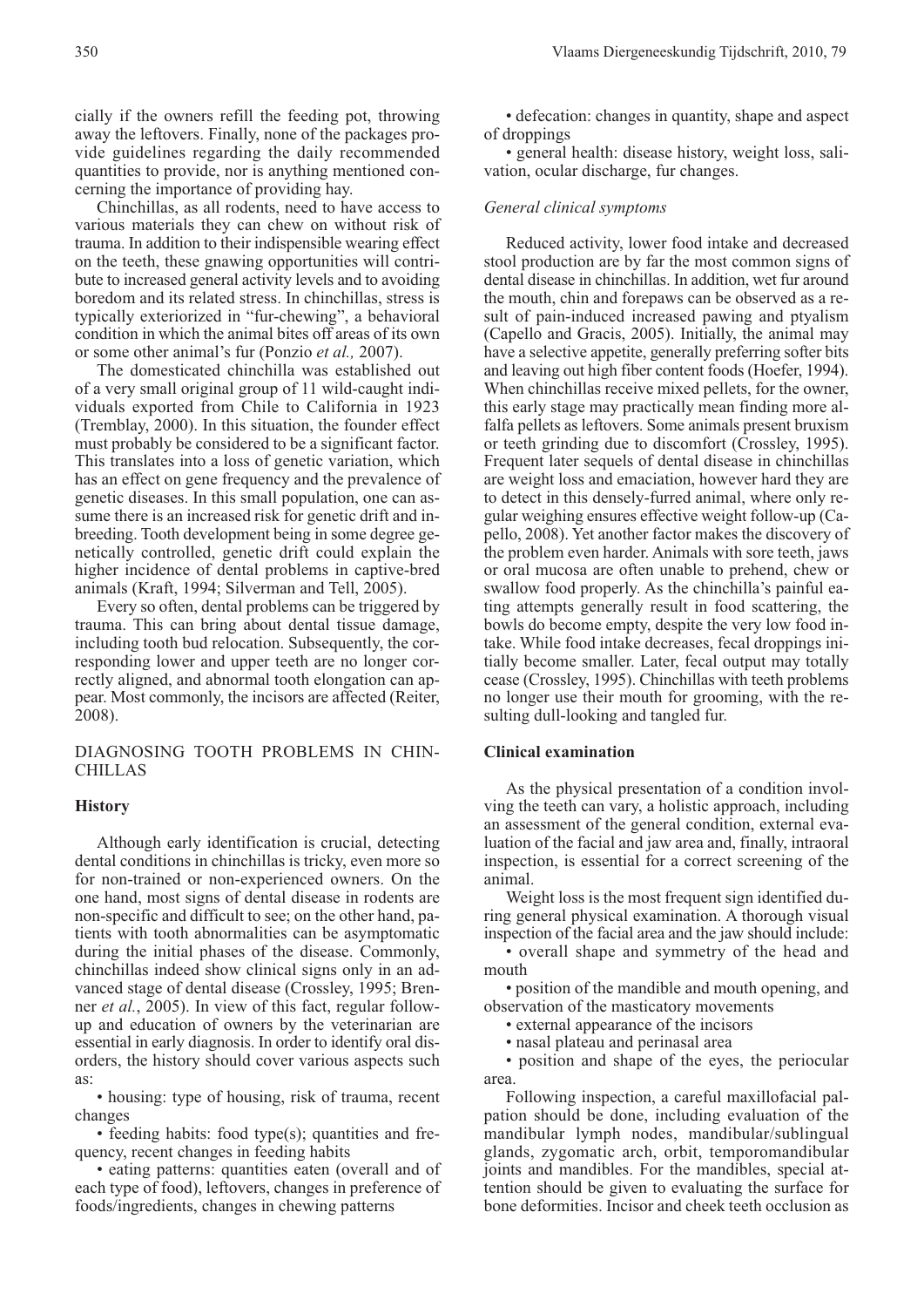well as jaw movement capacity must also be evaluated (Capello and Gracis, 2005). Chinchillas are known to be pretty tough rodents with quite high pain thresholds. The absence of pain reaction when examining the animal can in no circumstance exclude a dental condition. Epiphora and ventral mandible bone deformities, on the other hand, are two typical clinical signs that, in the vast majority of cases, will direct the clinician towards dental problems. These symptoms are indeed typical telltale signs of maxillary and mandibular cheek teeth deformation, respectively (Capello, 2008). Epiphora is due either to obstruction of the lacrimal canal or to pain-induced increased tear production (typically with mucosal or bone pain). It can appear as a stand-alone symptom or be accompanied by exophthalmos and/or conjunctivitis. These two conditions develop when the orbit floor and the zygomatic process of the maxilla become involved. In this case, severe ptyalism is often noticed (Crossley *et al.,* 1997). Dacryocystitis – or nasolacrimal sac infection – can appear secondary to lacrimal canal obstruction, provoking pain, swelling of the inner lower eyelid and epiphora. Commonly, these infections are associated with *Staphylococcus aureus*, *Streptococcus pneumoniae* or *Pseudomonas* species. Blepharospasms with partial closing of the eye are sometimes present (Capello and Gracis, 2005). In any case, ocular (or nasal) discharge should include dental disease in its differential diagnosis (Crossley, 1995). Regularly found on clinical examination, facial abscesses appear as unilateral swellings. It is generally taken for granted that a cheek tooth is responsible, whereas in chinchillas, incisor-related endodontic abscedation can actually reach up to the premolar level (Legendre, 2003).

Oral inspection of the conscious chinchilla is complicated by the animal's size (small mouth opening, narrow oral cavity, long tongue) and the fact that it is rather difficult to restrain. Although it may possibly result in a lot of struggling, escape endeavors and fur slips, oral inspection should however be attempted during every physical examination as a first step in evaluating the oral health of the animal. To do so, the chinchilla is ideally restrained in physiological standing position and examination is performed by means of an otoscope or a lighted bivalve pediatric speculum, carefully inserted in the mouth (Osofsky and Verstraete, 2006). If the patient is too agitated, it should be deeply sedated or anesthetized (for information on sedation and anesthesia, please see below). Nevertheless, the procedure remains difficult, and this probably accounts for the small amount of information available describing dental lesions in chinchillas. When the animals are anesthetized/sedated, incisor speculums and cheek pouch dilators of the smallest size can be used in chinchillas for optimal visualization (Brenner, *et al.* 2005; Capello and Gracis, 2005) (Figure 8). Once the instruments are in place, feed residues are first removed. A proper examination of the oral cavity is done by systematically inspecting each quadrant and tooth. The use of periodontal probes is questionable, because of the trauma they can induce (Verstraete, 2003; Brenner, *et*



**Figure 8. Oral exam of an anesthetised chinchilla; pouch dilator and incisor speculum in place.** 

*al.* 2005). Intraoral examination should include checking:

• the integrity and mobility of each single tooth

• the appearance of the occlusal surfaces: enamel crests, dentinal grooves, spikes, occlusal angle

• the orientation and length of the clinical crowns, the size of the interproximal spaces, the feed impaction

• the presence of periodontal pockets, the appearance of the periodontal tissues.

In Crossley's study (Crossley, 2001), incisor overgrowth was found in 55% of the cases. In one-third of the affected animals, abnormal incisor wear patterns could be identified, when in cheek teeth this was only the case for 16% of the patients. Less than 10% of the chinchillas examined showed spikes and feed impaction (Crossley, 1995). The clinical examination might be misleading, and a relatively minor molariform malocclusion should be considered an important clinical finding.

# **Anesthesia**

Dental interventions on chinchillas require general anesthesia to control stress and pain, to minimize operation time and to allow the surgeon to work in the safest conditions possible. A pre-anesthetic evaluation is highly recommended. Especially in very weak patients, full-body radiography can help in evaluating the overall condition and, more specifically, to see if there is secondary gastro-intestinal stasis. In the event of an inconclusive pre-anesthetic evaluation, and if an animal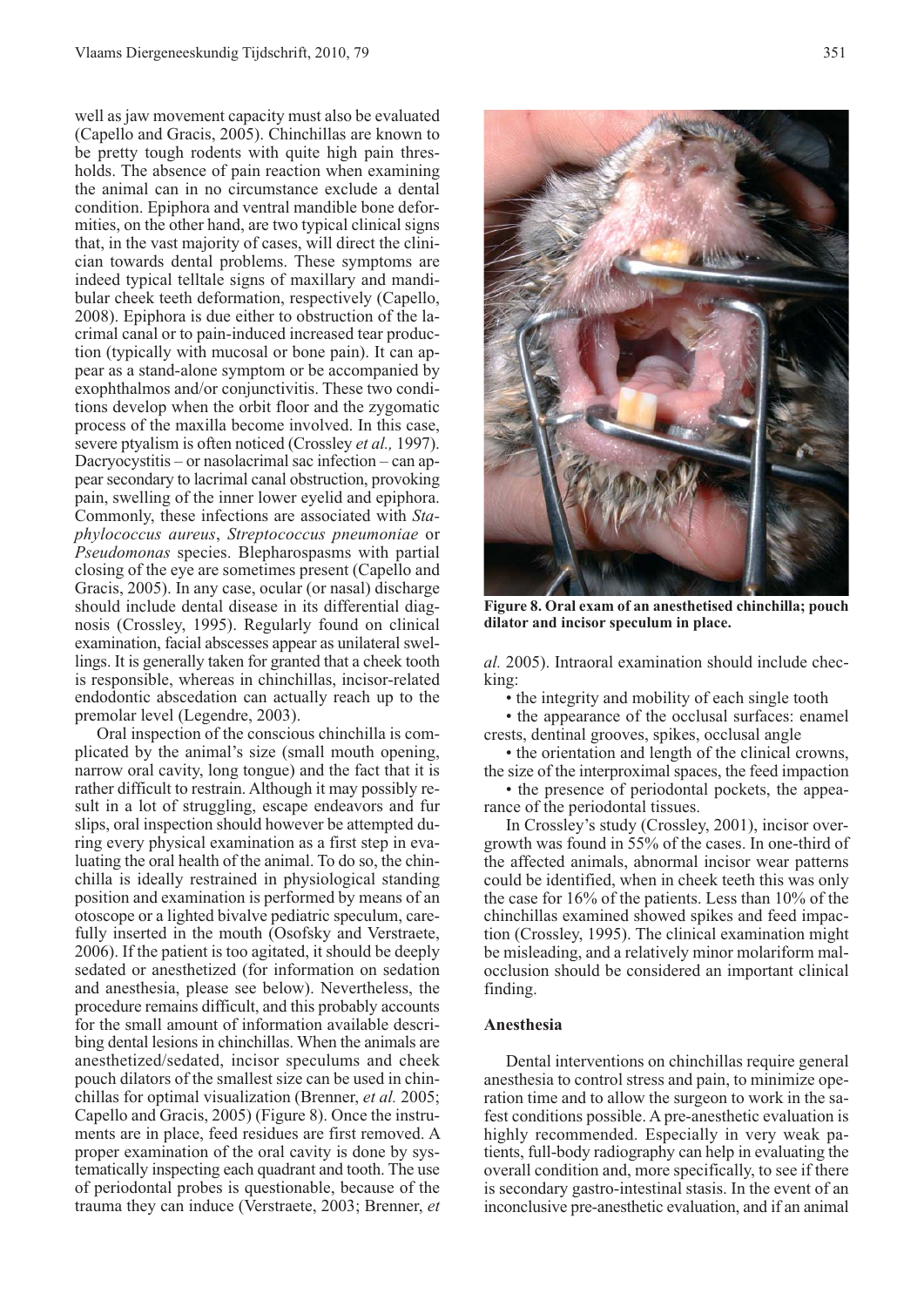is too debilitated to undergo surgery, this surgery should be postponed when possible. Post-anesthetic ileus is a common complication in rodents, therefore long-lasting fasting is contraindicated and special attention should be given to encourage the animal to eat, both before and as quickly as possible after the intervention. In any case, fasting should not exceed one hour in young chinchillas to avoid hypoglycemia. Due to their small size and difficult or impossible intubation, it can be difficult to induce anesthesia in rodents. Longer and more intrusive procedures require inhalation anesthesia after induction. This method implies the use of a tight-fitting anesthetic mask, which is repeatedly put on and off, thus both enabling anesthesia of the animal and enabling the surgeon to work (Osofsky and Verstraete, 2006). A small nasal mask can possibly be used. Injection anesthesia does not allow fine, quick control over the anesthetic depth and it also requires a mask for the oxygen supply. The following anesthesia protocols can be used (Carpenter, 2005):

isoflurane 2-5 % induction; 0.25-4.0% maintenance (anesthesia of choice/or short interventions)

ketamine 40 mg/kg + Acepromazine 0.5 mg/kg IM ketamine 20-40 mg/kg + Diazepam 1-2 mg/kg IM

The consequential shortcomings such as prolonged surgery time, risk of inhalation of the anesthetic gas by the operator, and potential unnecessary pain and stress for the animal can be bypassed through nasal intubation Legendre, 2003). The monitoring of rodents during anesthesia should focus especially on respiration, heart rate and body temperature. Hypoventilation and apnea are common; satisfactory ventilation can be maintained by adjusting the head position and anesthetic depth. Insufficient anesthesia increases pain and stress, which often translates into tachycardia. Heat packs ought to be used, as small animals are prone to hypothermia (Osofsky and Verstraete, 2006).

# **Medical imaging**

Studies have shown that during mouth inspection in conscious and in anesthetized rabbits, respectively, only 35 and 50% of oral lesions are detected. Chinchillas and guinea pigs are no exception to this rule. Disregarding the fact that visual observation is complicated by the small oral cavity and the narrow mouth opening, one should keep in mind that the tooth portion that is actually visible above the gingival margins (i.e. the clinical crown) represents only a small part of the tooth, the tip of the iceberg. Most of the tooth structure is located below the gingival margin and is not visible during oral examination (Crossley and Miguelez, 2001; Lobprise, 2007). In view of this fact, medical imaging is an absolute must in diagnosing and understanding dental pathology in rodents in general, and in chinchillas in particular (Gracis, 2008). The imaging techniques used currently in rodent dentistry include oral endoscopy, radiology, computed tomography and magnetic resonance imaging. Unless the animal is really calm and used to physical manipulation, sedation or anesthesia is preferable for precise and effective dental medical imaging (Brenner *et al.*, 2005).

In comparison with direct visual inspection, images obtained through oral endoscopy are of much better quality and the capacity for detecting oral lesions is greatly enhanced. Chinchillas are ideal candidates for oral endoscopy as the horizontal occlusal surface facilitates the examination. This examination includes thorough inspection of the appearance of the gingival and oral mucosa, the length of the cheek teeth clinical crowns, the appearance of the occlusal surface, the size of the interproximal space, and the appearance of each tooth. Abnormalities such as crown elongation, alteration of the enamel crests and dentinal grooves, lingual or buccal deviation of the cheek teeth (with or with out lesions of the mucosa), and widening of the interproximal spaces with consequent feed impaction can be seen (Capello and Gracis, 2005). At present, radiography remains the principal diagnostic tool. Various lesions such as dental resorptive lesions, bone resorption and lysis, cortical perforation, apical elongation, tooth fractures and missing teeth can be properly diagnosed with it. However, it is important to emphasize the fact that a normal radiography does not exclude the presence of pathologies. Small or specific hard tissue lesions can indeed be missed, though still found on autopsy (Gracis, 2008). Magnification radiography techniques, using units with small focal spots (0.1mm) and a 100-mA capacity can compensate for size. A usual chinchilla skull and dental radiography study includes right lateral, dorsoventral and rostro-caudal views. An ideal laterolateral (LL) positioning results in a perfect overlapping of the left and right tympanic bullae, optic foramen, orbits, temporomandibular joints and ventral mandibular margins (Verstraete, 2003; Gracis, 2008). In the LL projection, seen by the majority of authors as the most useful one, both incisor and cheek teeth are evaluated. The maxillary incisors' reserve crown should not reach further than two-thirds of the length of the diastema, while that of the mandibular incisors ought not to grow beyond the second cheek teeth (Wiggs and Lobprise, 1997). The incisors occlusal surface is normally chisel-shaped; the wearing angle is generally more pronounced in maxillary teeth. Flat occlusal surfaces are indicative of dental disease and/or intervention. Possible maxillary incisor hard palate perforation consequent to overgrowth can be seen on this projection (Capello and Gracis, 2005; Gracis, 2008). Typically, the chinchilla cheek teeth occlusal plane should be flat, nearly horizontal and parallel to the ventral mandibular border on a LL projection. The surface should form a regular smooth palisade. In order to evaluate whether the animal is suffering from maxillary cheek tooth elongation, a virtual line is drawn from the tympanic bullae hilus to the dorsal aspect of the maxillary incisor tooth (Figure 9). Apices above this line are indicative for disease. Mandibular cheek teeth apices reach close to the ventral mandibular cortex, which should be thin, smooth and without deformities. The presence of bone deformities or so-called "bulging" is extremely suggestive for mandibular cheek teeth elongation. Finally, the loss of pa-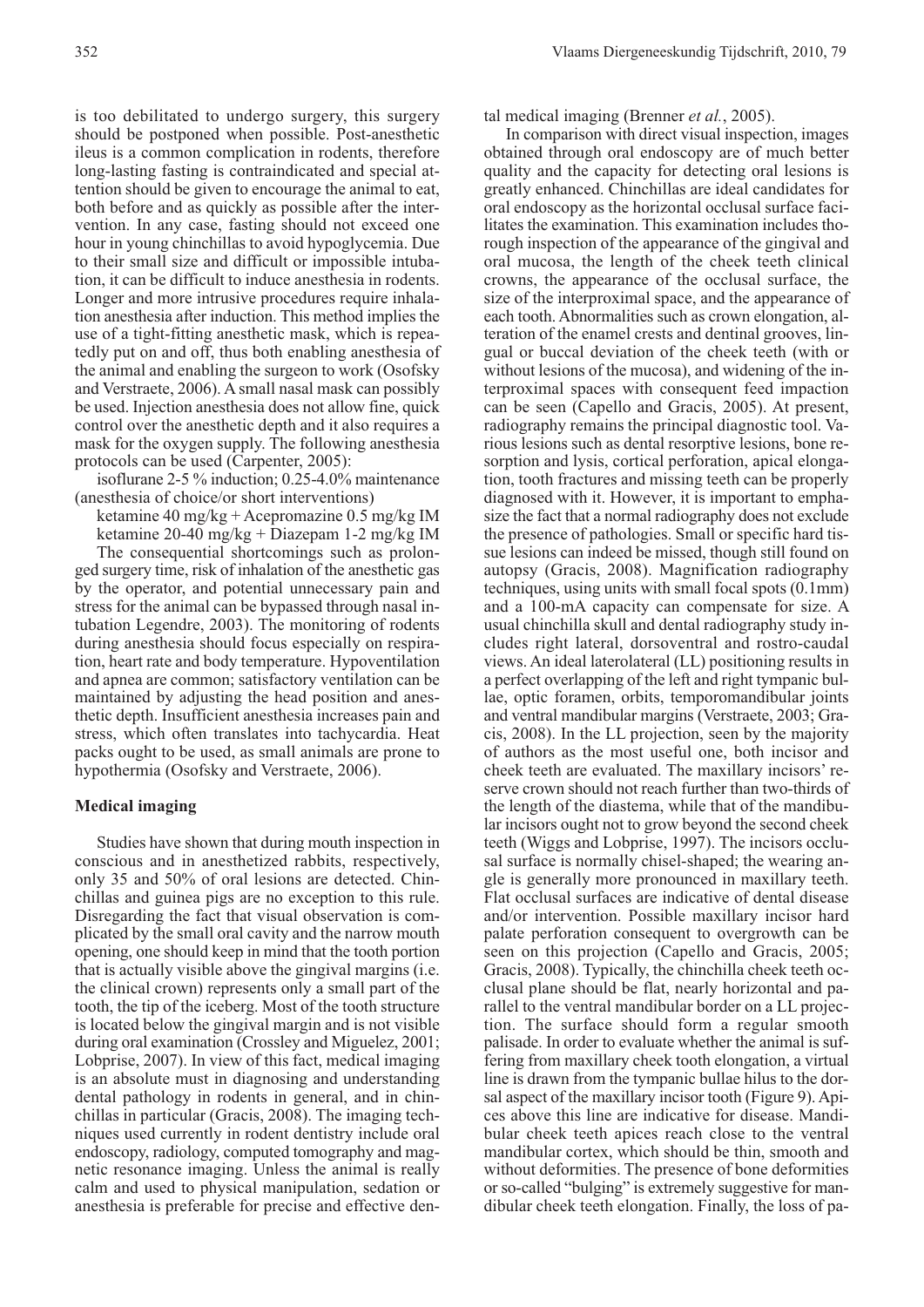

**Figure 9. Radiograph of a chinchilla skull with graphic overlay, showing the above limit for maxillary teeth apices.**

rallelism between the maxillae and mandibles in this view is a third indicator for coronal elongation (Figure 10). Dorsoventral (DV) projections generally are favored over ventro-dorsal (VD) because they are done in ventral recumbency, thus decreasing respiratory complication risks. Good quality DV radiographies should have a perfect symmetry (between the right and left sides of the skull). Through this projection, the maxillary and mandibular bone edges as well as the skull-mandible connection and the orbital cavities can be properly evaluated. Abnormalities such as cheek teeth elongation or orientation changes can be quite easily pointed out (Figures 11 and 12). On the other hand, DV views are not suitable for incisor evaluation. Rostrocaudal (RC) projection is taken with animals in dorsal recumbency (Verhaert, 2004; Capello and Gracis, 2005). The mouth is closed and the head straightened up at an angle of 90°C. Bohmer suggests openmouth RC for specific assessment of maxillary cheek teeth overgrowth and temporomandibular joints (Bohmer, 2001a, 2001b). RC views provide valuable complementary information, facilitating a three-dimensional understanding of the possible pathology. The existence of spurs and spikes, bridging, coronal and apical elongation, or cortical perforation can be highlighted, and the angles of the cheek teeth and the occlusion surface area can be measured.

The small size of these rodents combined with the dental quadrant superposition increase the difficulty of



**Figure 10. Lateral view of a chinchilla with pronounced cheek teeth and incisive teeth malocclusion. At the level of the cheek teeth abnormal occlusal plane, abnormal delineation and growth direction of the cheek teeth roots, and bulging and thinned mandibular cortices were seen. Severe maxillary incisor curling with crowns and roots impinging on the hard palate.** 

radiologic interpretation. For this reason, two obliques (left and right) as well as intraoral projections are recommended for an in-depth evaluation of the mandibles, maxillae and teeth (Verstraete, 2003; Gracis, 2008). Lateral oblique (LO) views are useful for evaluating the mandibular and maxillary cheek teeth apices and reserve crowns. The mandibular cheek teeth of one side (closest to the film) and the contralateral maxillary cheek are visualized. Individual incisor apices are generally clearer in this projection than on the LL. Intraoral projections, where non-screen films are placed directly in the mouth of the patient, are also mentioned in the literature. This technique generally provides radiographies with very fine resolution and high diagnostic value (Verhaert, 2004; Capello and Gracis, 2005; Gracis, 2008). However, to properly place small films in the equally small oral cavities of chinchillas is a real challenge, and it sometimes cannot be done.

Even though radiography remains the primary diagnostic tool in chinchilla dentistry, it often fails in the early detection of pathologies such as cheek tooth elongation. The reasons for this shortcoming lie essentially in the difficulty of avoiding superposition when taking skull x-rays, as well as in the insufficient detail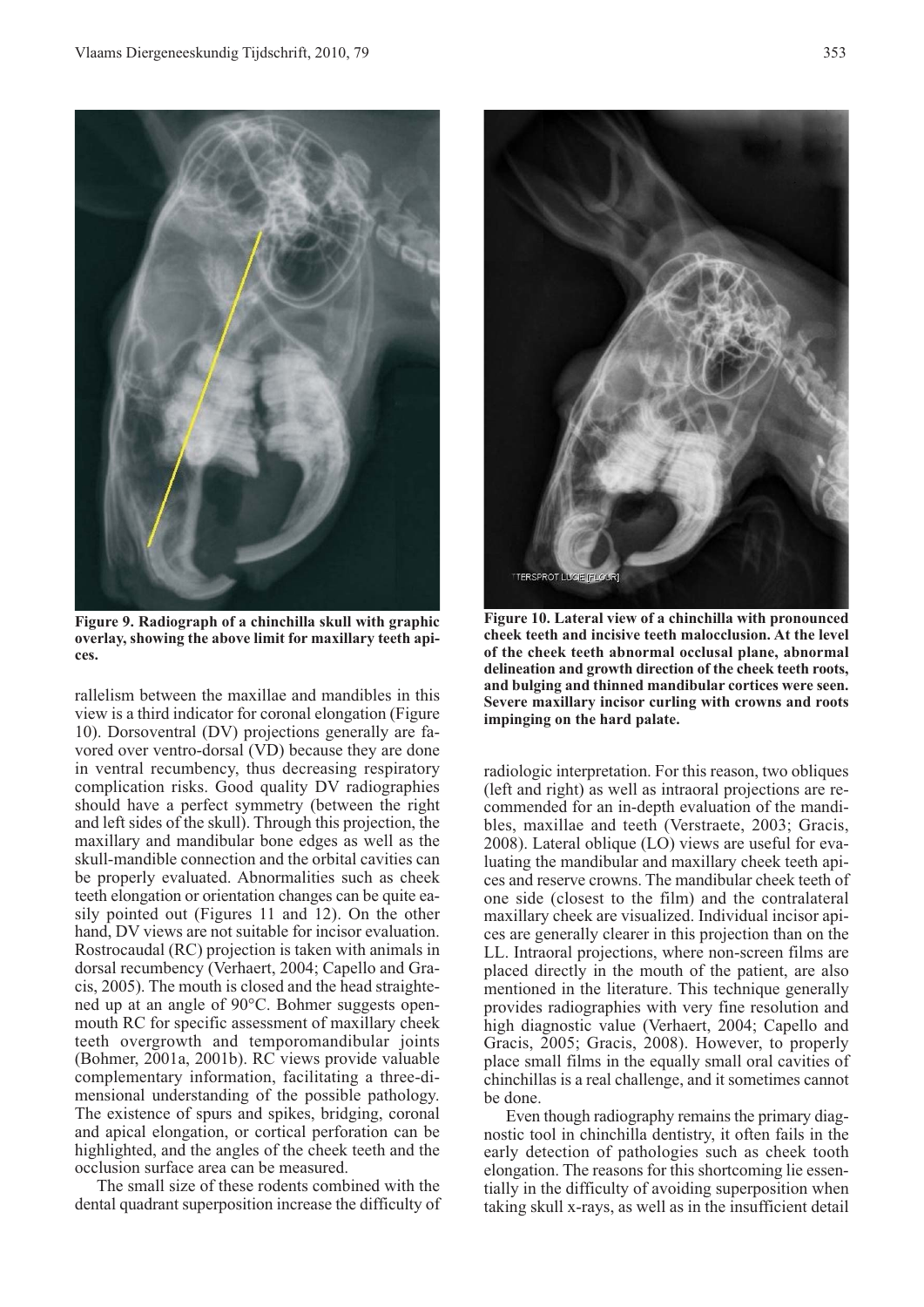

**Figures 11 and 12. Lateral and dorso-ventral view of a chinchilla with extensive overgrowth of the mandibular and maxillary cheek teeth, spike formation and secondary incisor teeth pathology and exophthalmia.** 

and soft tissue contrast it produces, which does not enable the detection of the subtle tissue changes of earlystage dental disease (Crossley *et al.,* 1998; Capello and Caudoro, 2008). Nonetheless, despite the fact that chinchillas will often only show clinical signs in a quite advanced stage, early diagnosis remains absolutely crucial. Furthermore, early screening and consequent breeding pool selection paves the way to a healthier future chinchilla population (Crossley *et al.,* 1998). Various studies have highlighted the improved diagnostic capabilities of CT in comparison with traditional radiography for rabbits and rodents, including chinchillas (Gracis, 2008). Especially in small species such as these, CT offers:

• enhanced sensitivity, especially for temporomandibular joints and tympanic bullae

• greater capacity to detect fine or nearly imperceptible skeletal changes

• a much higher level of detail of the teeth

• a higher level of detection of both soft and hard tissue modifications (Brenner *et al.,* 2005; Crossley *et al.*, 1998).

CT of a normal chinchilla skull allows clear visualization of the mandible, maxilla, zygomatic arch, temporomandibular joint, parietal and nasal bones, tympanic bullae, sinuses and teeth. Abnormalities such as coronal and root elongation, deformities and/or perforation of the cheek bone, as well as caries can be seen even in the early stages (Capello and Caudoro, 2008) (Figure 13). Moreover, the three-dimensional reconstruction and rendering features of modern CT are highly valuable for the additional information they provide that is relevant for diagnosis and treatment, as well as for educating the owners (Capello, 2008). Finally, MRI and US are used every now and then for the specific evaluation of soft tissues such as muscles, salivary glands and the orbital area (Gracis, 2008). In comparison with MRI and CT, US offers the double advantage that it is relatively cheaper and it is more applicable to field conditions. Despite the obvious advantages presented by modern medical imaging, these techniques are unfortunately still scarce and generally only available in research or university structures, and



even there the higher cost is often a major hindrance (Brenner *et al.,* 2005; Gracis, 2008).

# TREATMENT

## **Incisor teeth treatment**

Before addressing incisor tooth problems in chinchillas, it is crucial to bear in mind that incisor overgrowth seldom appears as a stand-alone problem in rodents. In any case, a thorough mouth examination needs to be carried out to identify possible underlying causes and allow a correct diagnosis and prognosis.

In the case of overgrowth, or when they are partially broken as a result of trauma, incisors need trimming or tooth-height reduction (Legendre, 2003; Capello and Gracis, 2005). Prior to trimming, and with the aim of avoiding injury to the soft tissues of lip and tongue, a split tongue depressor is positioned caudally to the incisors, in the diastema space (Legendre, 2003). Toothheight reduction of incisors is ideally carried out with a cylindrical diamond bur fitted onto a high-speed dental handpiece. Dremel® tools or cutting disks mounted on a surgical handpiece are to be avoided, as they are oversized and easily induce soft tissue trauma. Cutters or nail clippers are contraindicated as they often induce diagonal fractures and tooth splitting, possibly with pulp exposure (Legendre, 2003). This very painful consequence can lead to periapical pathosis (Verstraete, 2003). Reduction ought to be performed delicately to avoid too extensive trimming and, above all, thermal damage to the pulp. When nasal intubation is used, cooling fluid can be considered on condition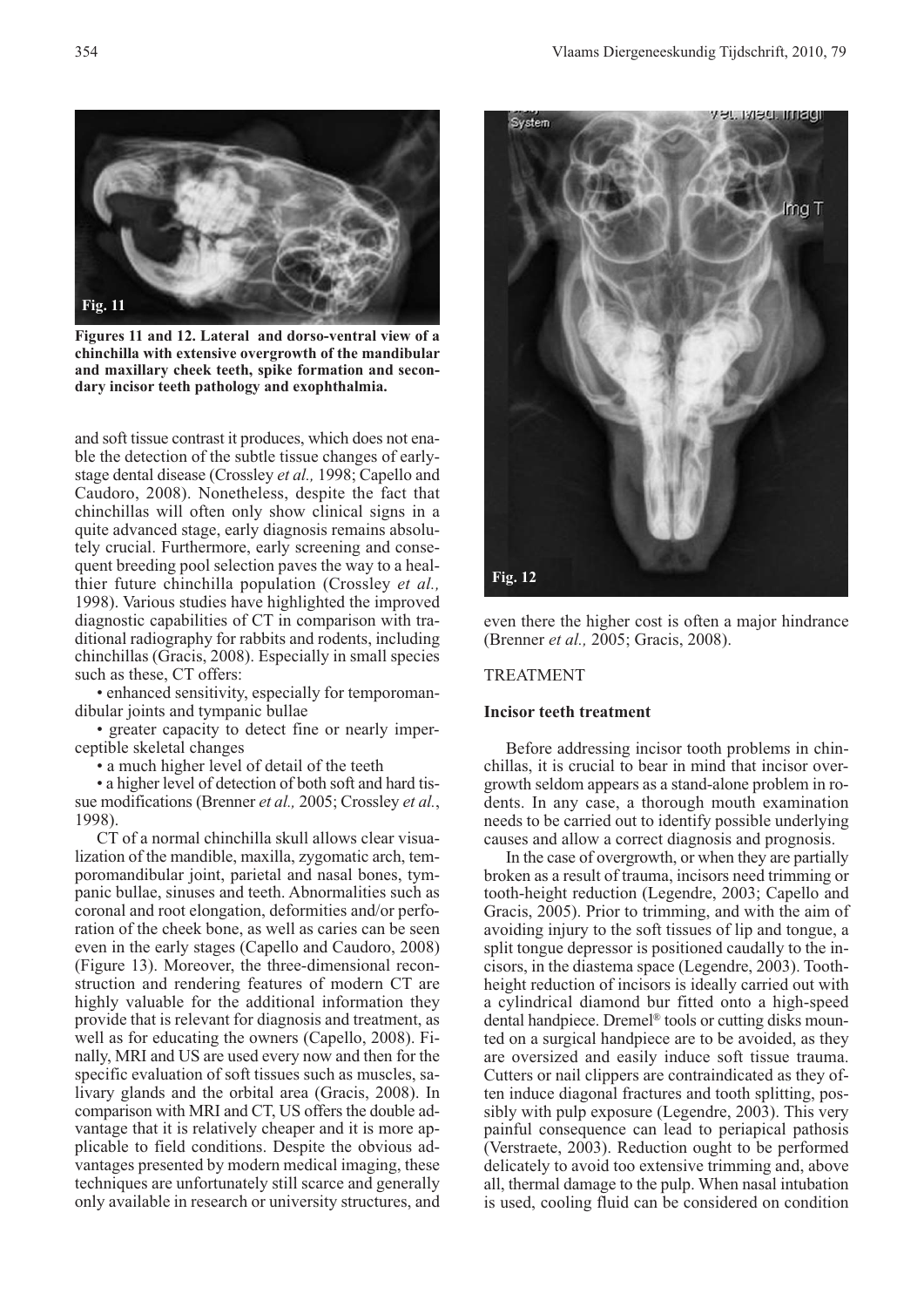

**Figure 13. CT of the skull of a chinchilla with extended cheek teeth overgrowth. CT images (from left to right, taken from the nares to the orbital area) show elongation of maxillary and mandibular cheek teeth roots, the presence of cheek teeth spikes in both the labial and the buccal directions, and thinning of the mandibular cortex.**

that the oropharynx is packed. While trimming, it is important to restore the incisors' normal chisel-shaped occlusal angulation in order to restore them to the most normal condition possible. This procedure is carried out on the basis of need, generally every 3 to 6 weeks. Pulpal exposure is a possible complication of the intervention, which requires partial pulpectomy and pulp capping. The pulp cavity opening is filled with intermediate restorative material (IRM®, Dentsply International, York, USA). Composites or other harder fillings are not recommended as they disturb the physiological tooth abrasion (Lobprise, 2007). In some cases, incisor malocclusion or overgrowth cannot be corrected by trimming alone, or the required intervention frequency to achieve an acceptable condition is not feasible. In these circumstances, although far more seldom than in rabbits, incisor extraction can be considered in chinchillas (Lobprise, 2007; Capello, 2008). Due to the very long incisors, the intervention is often tricky but can generally be done via non-surgical extraction (Verstraete, 2003; Osofsky and Verstraete, 2006). As for any other tooth, extraction is based on luxation. A small luxator or a bent hypodermic needle of appropriate size is brought carefully into the periodontal space. Once in place, a constant pressure is applied in the apical direction for 20 to 30 seconds. This procedure is alternatively repeated at the mesial and distal tooth facet, i.e. the sides of the teeth. Wiggling of the tooth should be avoided as this is precisely the type of effort that the periodontal ligament is designed to resist. Gradually, the luxator moves deeper and deeper, the periodontal ligament ruptures and the tooth becomes loose (Wiggs and Lobprise, 1997; Verstraete, 2006). Before fully extracting the tooth, it is first pushed back and twisted slightly. This crucial step produces damage o the germinal tissue, which will prevent the tooth from growing back (Legendre, 2003).

When incisor extraction is done as part of incisor malocclusion treatment, the removal of all 4 incisors is advised. On the other hand, extraction of the opposing incisor is not needed when just 1 incisor is removed. In the latter case, the remaining incisors are sufficiently worn off through the lateral occlusion movements (Osofsky and Verstraete, 2006). Patience, delicacy and careful handling are essential when operating on patients of this size. Various complications such as tooth fracture, hemorrhage and tooth regrowth do occur. Tooth fractures, and in particular root fractures, commonly happen, leaving behind fragments which can generally not be recovered. These fragments can cause tooth regrowth and abscedation. In the event of root fracture without regrowth, an x-ray is advisable a few weeks after surgery to verify the absence of dysplastic apical growth, which requires surgery. Small bleedings frequently crop up during surgery, but are generally harmless. Unless an iatrogenic alveolar bone fracture takes place during extraction, profuse hemorrhage is uncommon (Legendre, 2003). Chinchillas adapt quite well to incisor extraction, although less so than rabbits, as they tend to chew more with their incisors than lagomorphs (Capello, 2008).

### **Cheek tooth treatment**

Occlusal leveling of cheek teeth clinical crowns includes height reduction as well as the removal of spikes and spurs. The same remarks regarding the choice of instruments for incisor reduction apply here as well (Verstraete, 2003). A full dental check-up, including dental radiography is strongly advised prior to trimming in order to have an overall picture of the mouth (Capello and Gracis, 2005). While leveling the teeth, the practitioner should give attention to restoring the physiological horizontal occlusal plane, as well as the incisor occlusion. If needed, a normal skull can be used as reference during the intervention (Verstraete, 2003). The same precautions as for incisors need to be taken regarding pulp exposure. In chinchillas, cheek teeth coronal reduction can be hindered by reason of gingival proliferation coexisting with the elongation of the clinical crown. Gingivectomy is needed when coronal reduction is required beyond the pathological gingival margin (Capello and Gracis, 2005). Some cases of incapacity to close the mouth after occlusal adjustment have been reported, but only in guinea pigs (Legendre, 2003).

Cheek tooth extraction should be considered in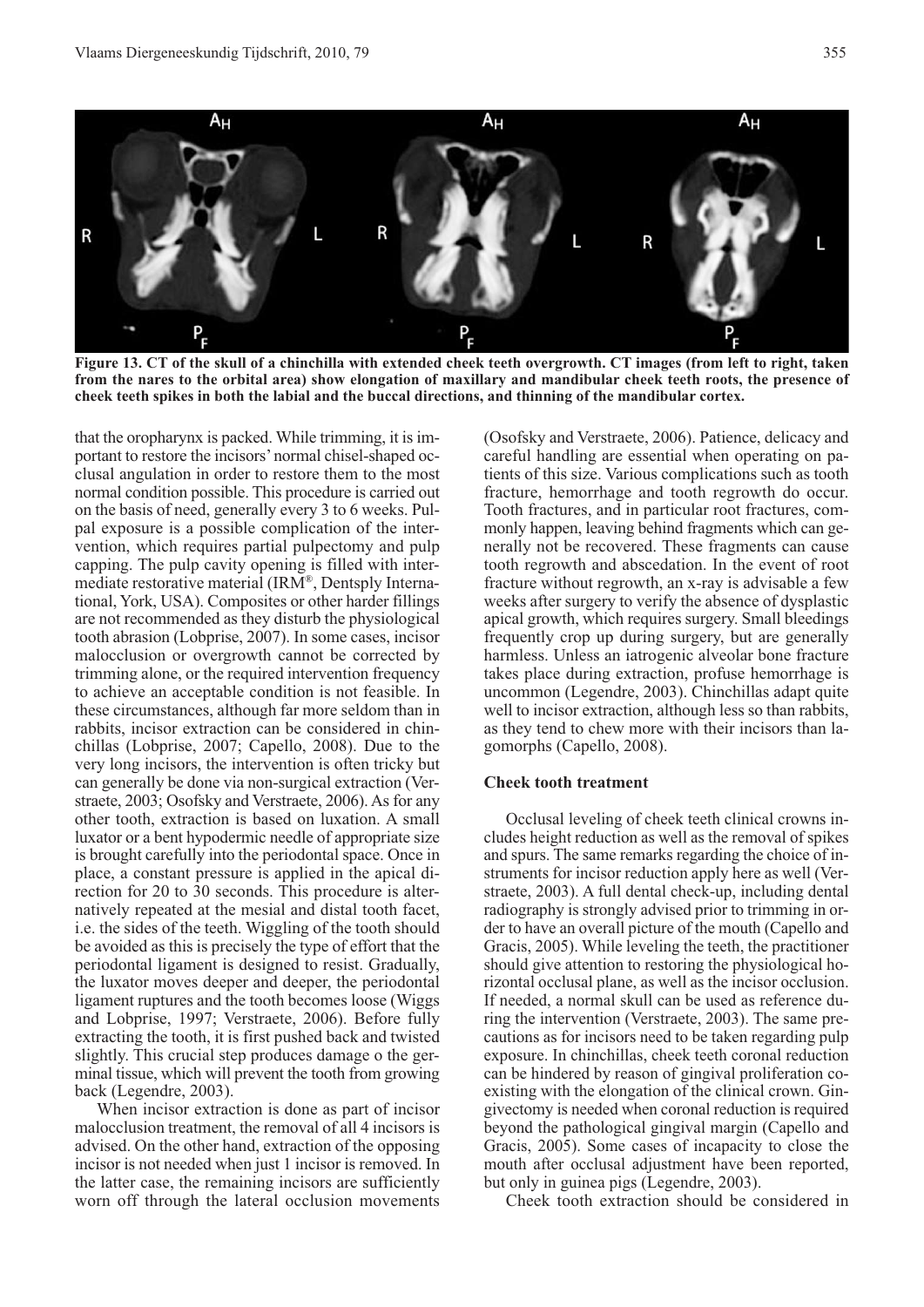**Table 2. Antibiotics, analgetics and anti-inflammatory drugs that can be used for chinchillas. Recommended active substances and posology (Quensberry, 2003).**

| <b>Active substance Posology</b> |                                   |
|----------------------------------|-----------------------------------|
| Carprofen                        | $4 \text{ mg/kg}$ per os (po) SID |
| Buprenorphine                    | 0.05 mg/kg subcutaneous (sc)      |
|                                  | <b>RID-TID</b>                    |
| Enrofloxacine                    | 5-15 mg/kg po, intramuscular (im) |
|                                  | or $({\rm sc})$ BID               |
| Metronidazole                    | 10-20 mg/kg po $BID$              |
| Marbofloxacine                   | 5 mg/kg im sc po BID              |
| Meloxicam                        | $0.2$ mg/kg im sc po BID          |

cases involving ectopic, fractured or unstable teeth (Legendre, 2003). It can be done using either an intraoral or an extraoral technique (Verstraete, 2003).

The intraoral non-surgical method can be applied to any cheek tooth and is in principle the less traumatic one. It requires an experienced and skilled hand and is not applicable in cases involving tooth ankylosis or pronounced elongation (Legendre, 2003). The technique is similar to that used for any tooth. Special attention is required to avoid tooth fracture. Once the periodontal ligament is severed, the straight walls of the healthy aradicular hypsodont cheek tooth facilitates its final removal (Legendre, 2003).

The extraoral surgical approach is an option only for mandibular cheek teeth (Capello, 2008). An incision is made in the cheek over the ventro-lateral portion of the mandibula. A gingival flap of the affected tooth is lifted aside to expose alveolar bone. This bone is cut away by means of a bone chisel or bur. Care should be taken at this level to avoid local nerves and blood vessels. The accessible part of the periodontal ligament is severed and the bare roots loosened with luxators. Once this is done, final extraction can either be performed through the buccotomy opening, or else the tooth can repulsed into the oral cavity as in equine dentistry. The affected area is curetted. Finally, the defect is filled with osteoconductive material, and the soft tissues are sutured (Legendre, 2003). In order to prevent infection, and unless significant hemorrhage is present, it is recommended to flush the sockets and leave them open for drainage (Wiggs and Lobprise, 1997). The extraction of aradicular hypsodont cheek teeth remains a challenging and quite risky intervention. Besides the narrow access and the limited space in which to maneuver, chinchilla cheek teeth are also fairly close to one another and their embedded portion is much larger than the supragingival portion. Tooth fracture during extraction is a common complication. Furthermore, as the bone plates are very thin, the space between alveoli and the orbit / nasal cavity (maxillary teeth) or the cortical margin of the mandibula (mandibular cheek teeth) is extremely small. Needless to say, in these circumstances the risk for iatrogenic damage is real, and even more so in the case of bone lysis secondary to dental pathology (Verstraete, 2003; Osofsky and Verstraete, 2006). Incomplete healing of the socket with consequent feed impaction and fistulation to the skin surface are described (Legendre, 2003). In addition, overgrowth of the opposite teeth is frequent and will require life-long regular trimming. Local instability can appear in neighboring teeth with possible reoccurring periodontal disease and step-mouth development.

As the mandibular and maxillary cheek teeth are not exactly positioned facing each other, extraction of the opposing teeth provides no solution. Quite to the contrary, this intervention frequently even exacerbates the malocclusion problem (Legendre, 2003). In the event of abscedation, specific treatment including drainage and in-depth debridement is required. Abscesses and osteomyelitis caused by periapical lesions or involving both periodontal and endodontal pathologies will generally not heal unless the diseased tooth is extracted or any other cause identified and dealt with. Some authors suggest packing the abscess cavity with calcium hydroxide paste instead. However, this method is not advisable as it does not address the cause and exposes the animal to tissue necrosis due to the caustic nature of calcium hydroxide. A long-term antibiogrambased antibiotherapy is in any case required. Antibiotic impregnated polymethyl-methacrylate beads can also be used (Verstraete, 2003).

### **Postoperative care**

Postoperative care is of major importance when chinchillas are hospitalized for dental problems. In any event, antibiotics and analgetics should be provided, especially to extraction patients on account of the traumatic nature of the procedure, and to debilitated animals which are more prone to infections (Table 2).

It is essential to proceed with caution when choosing the antibiotic type, dose and period of administration for rodents, as life-threatening complications such as diarrhea may arise (Van Foreest, 1999), (Verstraete, 2003). Moreover, anti-inflammatory drugs are required in the event of periodontal inflammation or any other ongoing inflammatory process. Secondary stomatologic (gingivitis, stomatitis, ptyalism, etc.) or ophthalmologic pathologies (lacrimal duct obstruction, dacryocystitis, conjunctivitis, retrobulbar abscesses, etc.) need specific treatment when present. They generally clear up once the initial problem is taken care of. In the case of moist dermatitis secondary to ptyalism, it is advised to clip the perioral area. In this case, antibiotics should be provided, as cases of associated *Pseudomonas* infection have been reported (Wiggs and Lobprise, 1997). While patients generally tend to resume eating within a few hours after the intervention, some chinchillas with painful mouths remain anorectic. If the situation persists, force-feeding may be required. Critical Care® (Oxbow Animal Health, Murdock, USA), or simply pureed vegetables or fruits like apples and carrots can be given through a syringe. In many instances, although not all, force-feeding stimulates the gastrointestinal system, and the animals start eating spontaneously (Wiggs and Lobprise, 1997). For patients admitted in very poor condition, this conva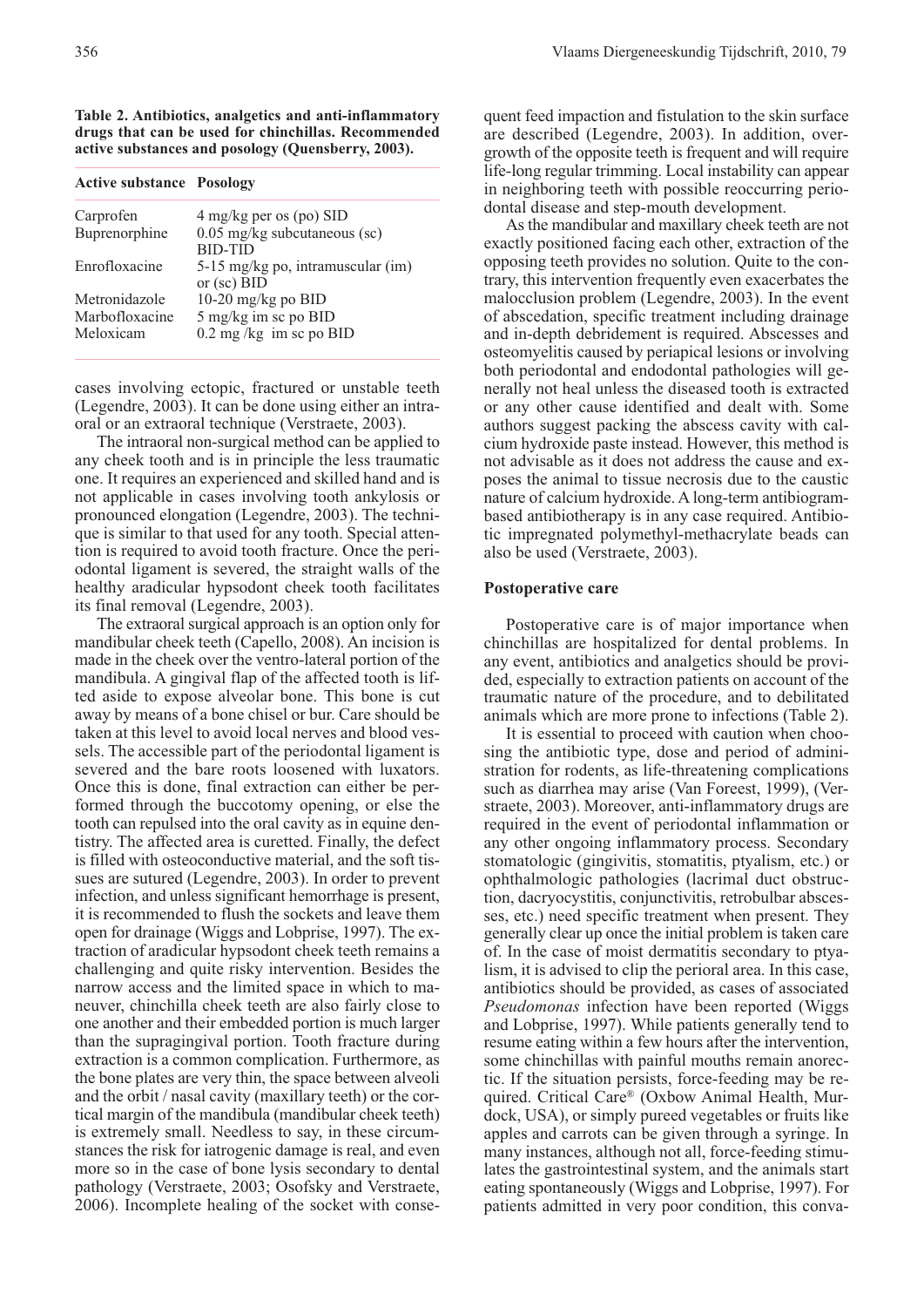lescence diet can be provided for a longer period of time, possibly in addition to spontaneous eating. Once the condition of the animal improves, the diet can gradually be replaced by a more abrasive, low-energy and voluminous one (Legendre, 2003). Bringing the chinchilla back as soon as possible into its own environment, with the familiar noises and odors, and where it can benefit from TLC (Tender, Loving and Care), is another positive factor in stimulating appetite and accelerating recovery (Van Foreest, 1999). When the patient is handed over to the owner, the owner should be reminded of possible post-operative complications and specific signs to watch for in coming days (Wiggs and Lobprise, 1997). Ideally, a recheck visit should be planned 10 to 14 days following the intervention to ensure that the healing is going as planned. From that point on, regular controls are often required (Van Foreest, 1999). If a one-off surgery and dietary change can be curative in patients where inappropriate feed was the underlying cause of the dental problem, re-elongation resumes in a number of cases because the animal is unable or not eager to have a normal chewing pattern. In this case, dental intervention may be needed every 4 to 8 weeks (Legendre, 2003).

# **Prognosis**

The prognosis for dental disease in rodents is generally more cautious than for rabbits (Capello, 2008). The stage in which the dental disease is diagnosed remains the crucial and determining point for prognosis in chinchillas. Sadly, because owners' awareness of the problem is often limited or inexistent, at first presentation chinchillas are far too frequently diagnosed with severe to end-stage malocclusion, which requires recurrent dental intervention or, for which in the worst cases, only palliative care can be offered. The fact that chinchillas seem to have a much higher pain tolerance threshold than guinea pigs, for instance, unfortunately works against them, as they will often only show clinical symptoms in the late stages of the disease (Capello, 2008). The prognosis is most guarded for chinchillas presented with poor overall health conditions, marked anisognathism or gingival proliferation (Legendre, 2002). By contrast, patients brought in for uncomplicated mastication difficulties have higher chances of being definitively cured. However, in view of the fact that dental pathologies can present various forms and complication levels, it is advisable to formulate a prognosis on a case-by-case basis (Capello, 2008).

## **Disease prevention and client education**

Even though some owners are obviously making efforts to learn how to properly care for their animal and to monitor it on a regular basis, the veterinary client's awareness regarding animal health in general, and chinchillas in particular, is astonishingly poor in the vast majority of cases. It is not exceptional to have owners presenting pets with obvious incisor overgrowth,

for instance, consulting because they are not sure if "that white thing there is normal or not…" . Likewise, prolonged anorexia and poor or absent dropping production are not of an alarming nature for a lot of owners.

The authors believe the veterinarians can play a major education role in this matter.

The owners could, for example, consult the veterinarian before or directly after the purchase of a chinchilla, to obtain the necessary information on how to keep their new pet in perfect health. In this best case scenario, the veterinarian can take the opportunity to educate the owner regarding the specific tendency of chinchillas to develop dental pathology. The information provided ought to cover basic knowledge of the species and its natural environment, nutritional requirements and especially the importance of fodder and fiber, as well as aspects of housing, including the provision of gnawing opportunities. Owners should be made aware of the need for a regular dental check-up plan, in the same way as dogs and cats have their annual health visit. Furthermore, one could come up with a set of "golden rules" or preventive measures that can be applied to minimize the onset of dental problems. These could, for instance, include:

• avoid breeding with animals with a family history of dental pathology

• consider hay as the chinchillas' primary food, which should always be available

• hay intake can be stimulated by offering a variety of the types currently available

• limit pellets to 2-3 tablespoons a day per animal

• prefer feed in which the pellets are all the same, with high crude fiber content

• be sure to provide gnawing materials in sufficient quantity and variety. Wooden sticks (preferably untreated willow, beech, hazelnut, or fruit tree), coconut shells or cardboard, for instance, can be offered on a regular basis (Tremblay, 2000)

• avoid high sucrose content treats

• consult a veterinarian without delay if the quantity of droppings declines, if the chinchilla starts slavering a lot, if it often drops its feed, or if it eats less or becomes fussy regarding its hay (Osofsky and Verstraete, 2006).

In cases of poor dental condition, the owners should be assisted on how to manage the problem and reduce its progression (Crossley, 1995; Legendre, 2003). Diet changes are to be suggested, ranging from more abrasive food to soaked pellets or adapted semi-liquid formulations in the worst cases. At this stage it is important to inform the clients that if a diet change can in some cases resolve the problem, in other, more severe situations, it will not, and more invasive measures such as surgery may have to be considered. For these more serious cases, the veterinarian needs to emphasize the fact that dental diseases in chinchillas are often of a chronic nature and do require regular intervention or a long-term commitment on the part of the owner (Osofsky and Verstraete, 2006). In cases where the animals are extremely weak, are suffering despite me